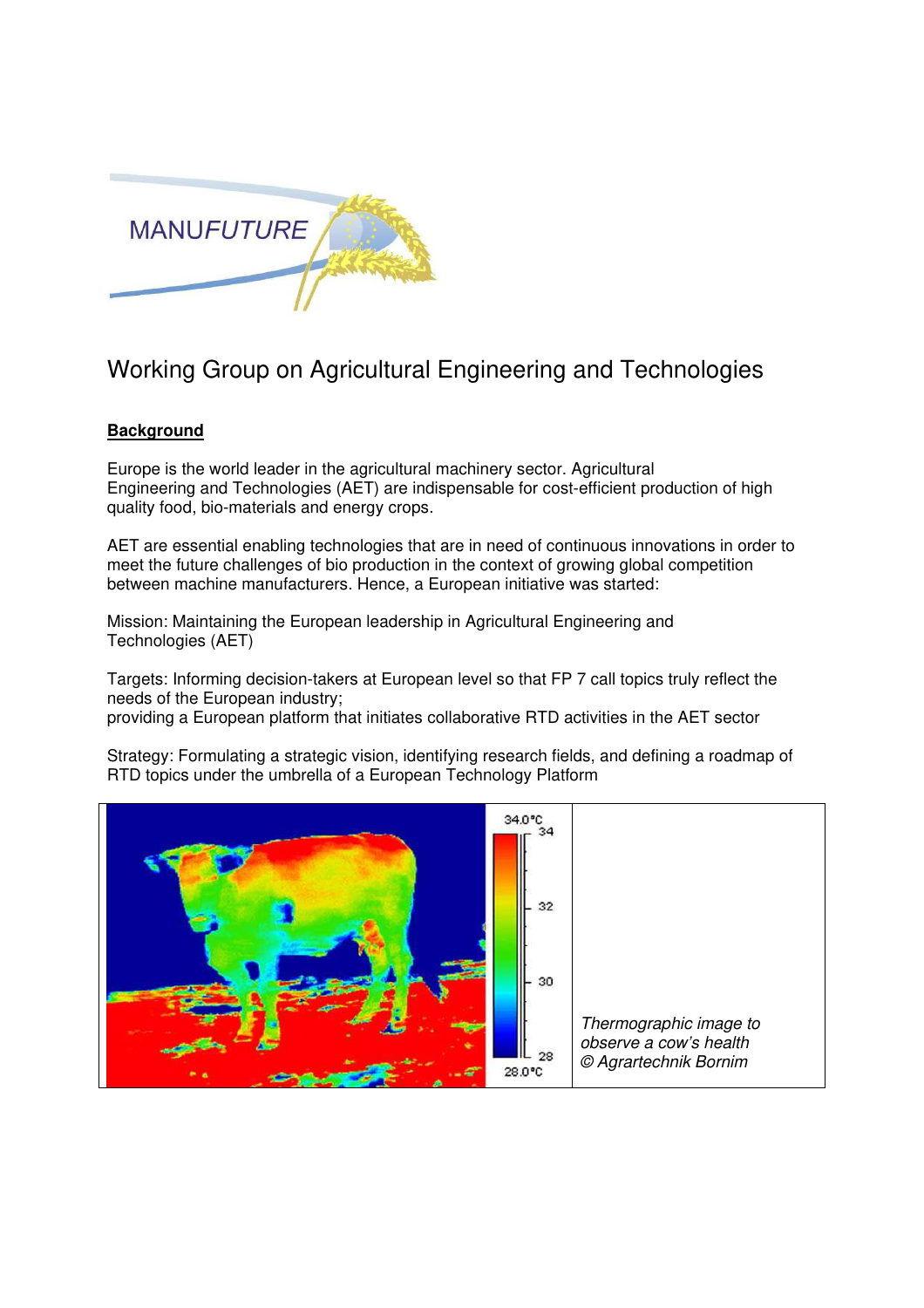## **Activities**

The community of agricultural engineering has formulated, for the very first time, a common vision paper on how Europe's agricultural sector and its driving engineering technologies could look like in 2020. Moreover, the strategic technological advances that are necessary to translate this vision into reality are identified. Thanks to the commitment of individuals from industry, research and other associations, this paper shows the future fields of research on AET. Within these fields, the first specific topics for research and technological development have been defined. With growing knowledge, further topics will arise and will be added continuously into plans during the coming years.

Since there is a strong connection to other production and manufacturing technologies, the AET community has formed a Working Group under the umbrella of the European Technology Platform MANUFUTURE. Therefore the AET Strategic Research Agenda must be understood as an independent document that is complementary to the general MANUFUTURE SRA. In addition, this paper identifies thematic links to other European Technology Platforms. Download Vision 2020 and the AET Strategic Research Agenda



At the end of 2006, the first calls of FP7 were published. The Specific Programme "Cooperation" comprises of ten different Themes, out of which six are of particular importance for AET: Theme2: Food, Agriculture and Fisheries, and Biotechnology Theme 3: Information and Communication Technologies Theme 4: Nanosciences, Nanotechnologies, Materials and new Production **Technologies** Theme 5: Energy Theme 6: Environment Theme 7: Transport